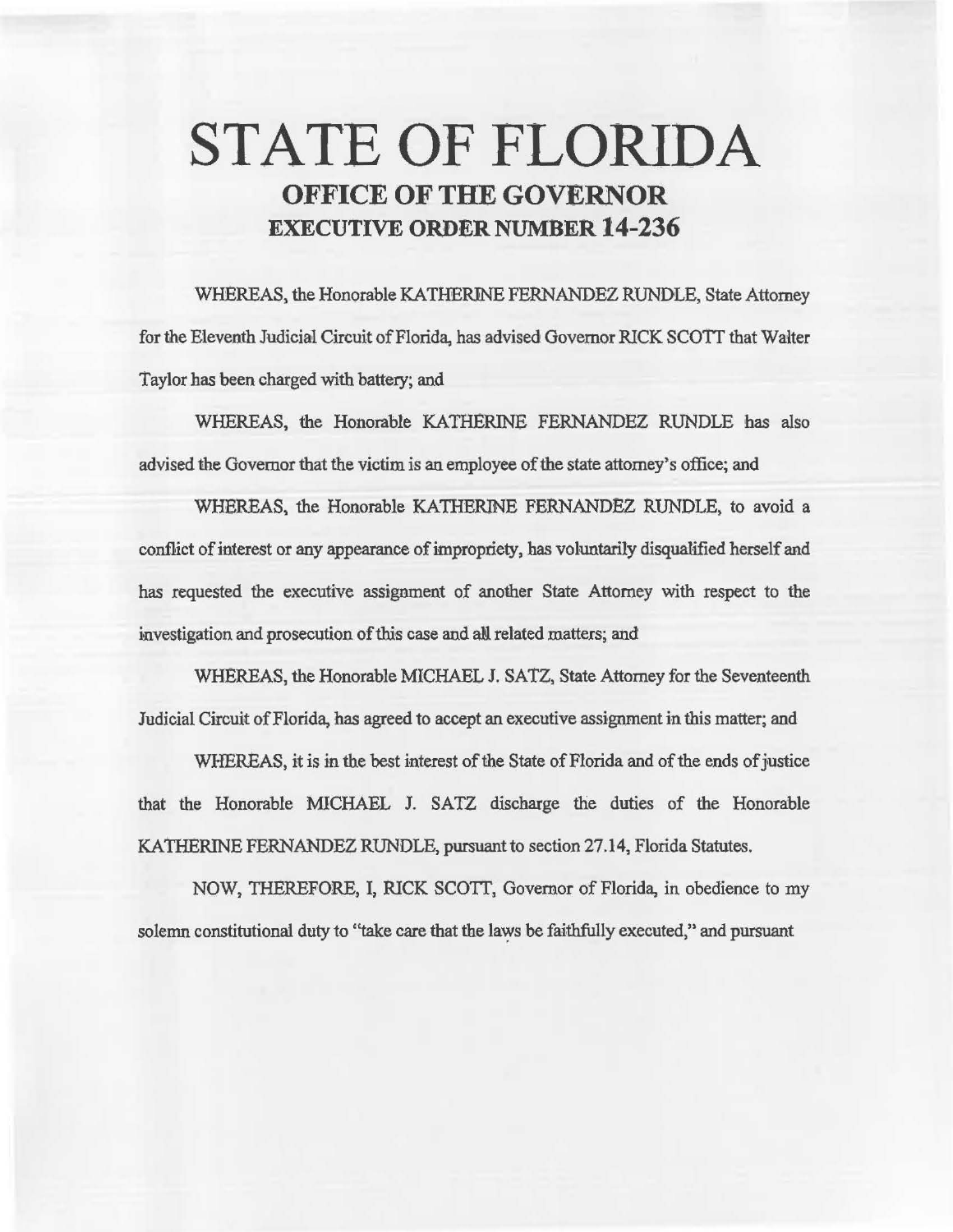to the Constitution and laws of the State of Florida, issue the following Executive Order, effective immediately:

### Section l.

The Honorable MICHAEL J. SATZ, State Attorney for the Seventeenth Judicial Circuit of Florida, referred to *as* the "Assigned State Attorney," is assigned to discharge the duties of the Honorable KATHERINE FERNANDEZ RUNDLE, State Attorney for the Eleventh Judicial Circuit of Florida, *as* they relate to the investigation, prosecution and all matters related to Walter Taylor.

#### Section 2.

The Assigned State Attorney or one or more Assistant State · Attorneys and Investigators, who have been designated by the Assigned State Attorney, sha11 proceed immediately to the Eleventh Judicial Circuit of Florida, and are vested with the authority to perform the duties prescribed herein.

## Section 3.

All residents of the Eleventh Judicial Circuit are requested, and all public officials are directed, to cooperate and render whatever assistance is necessary to the Assigned State Attorney, so that justice may be served.

### Section 4.

The period of this Executive Assignment shall be for one (1) year, to and including August 20, 2015.